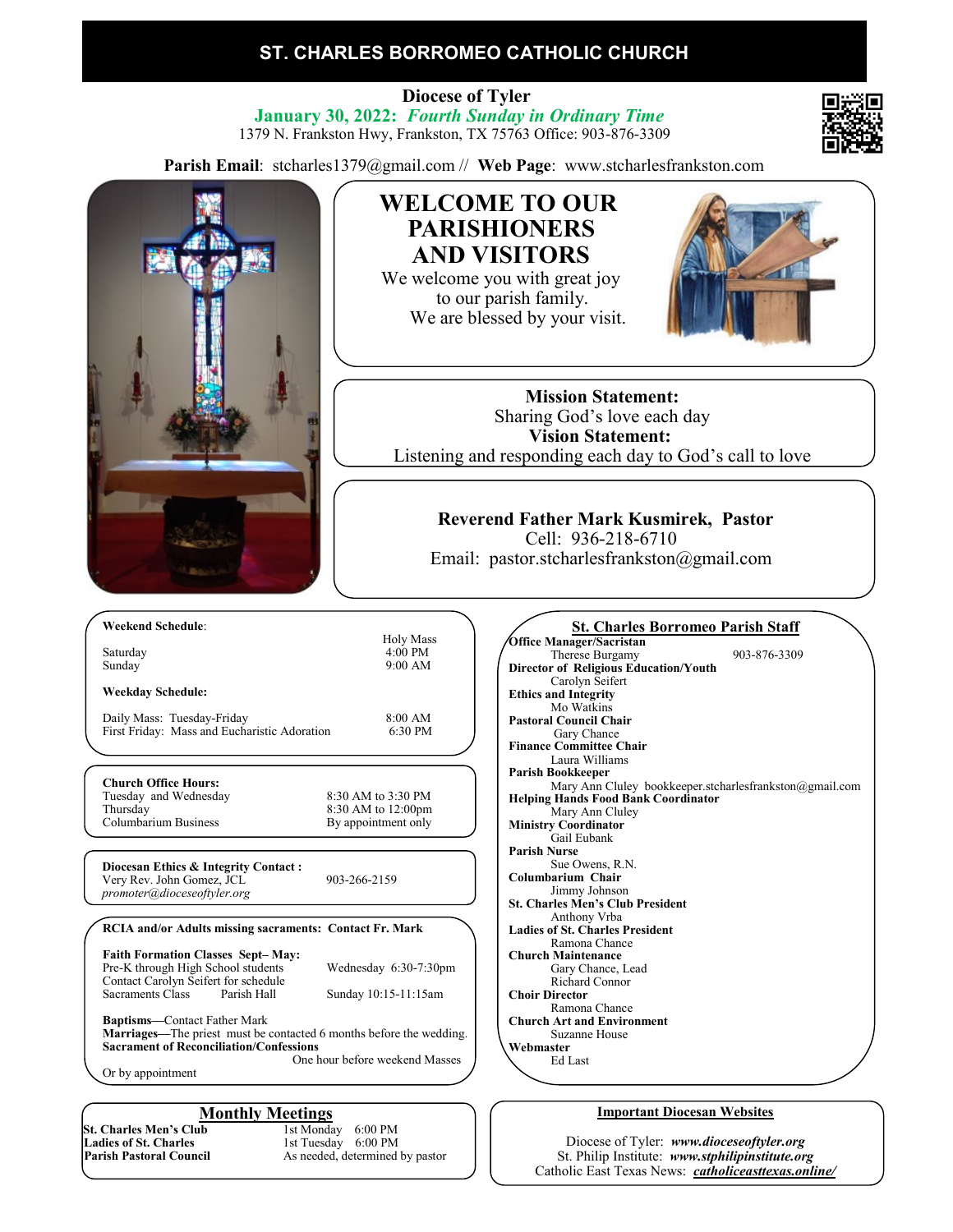

St. Charles Borromeo, pray for us!



### *PARISH AND DIOCESAN NEWS*

- Today's special collection is for Catholic Schools in the Diocese of Tyler.
- **The church office will be closed next week until Thursday. It will be open Thursday, February 3, 2022 from 830am to 12pm. Therese will be out of town to attend a funeral.**
- Today we joyfully launch our 2022 Bishop's Annual Appeal: *Blessed are those who believe.* We have named this year's appeal to reflect, in a special way, The Blessed Virgin Mary. It is through her example that we can learn how to more fully know, love, and serve Jesus Christ.
- February is the Month of the Passion of our Lord. We will pray the Litany of the Passion after daily Mass during February.
- **Feast of Candlemas, Wednesday, February 2.** We celebrate forty days *after* Christmas with the blessing of candles for the church and your home. This feast is actually the basis for Groundhog Day. A video with describing this change is on our website. [www.stcharlesfrankston.com](http://www.stcharlesfrankston.com/) . Please bring candles from home for blessing at **masses at 8:00 am or 12:00 pm**.
- Friday, February 4 is First Friday of the Month. Mass will be at 6:30 pm, followed by Exposition, Adoration, and Benediction.



• **MARK YOUR CALENDAR!** The Feast of St. Blaise, Bishop and Martyr, who saved the life of a child, is a wonderful example of love for Jesus and His Church. Our Blessing of Throats will be at all the masses on the **weekend of February 5 & 6.** Please invite your family and friends to join us for this annual special blessing.

- Thank you for your support for last week's Collection for the Church in Latin America. If you missed the collection, it's not too late to give! Visit *www.usccb.org/latin-america* and click on "How to Give." Your gift makes a difference!
- **Diocesan Wedding Anniversary Mass**: All couple in the Diocese of Tyler who are celebrating their *5th, 15th, 25th, 40th, or 50th+ anniversary* in the year 2022 are cordially invited to attend the Diocesan Wedding Anniversary Mass celebrated by Bishop Joseph Strickland on **Saturday, February 12th**, 2022 at 2:00 pm. For more information and to **RSVP** please visit www.stphilipinstitue.org/events.

#### **ST. CHARLES BORROMEO FINANCES YOUR GIFTS ARE VERY IMPORTANT TO US Donations for January 19-25, 2022**

| Donations for bandary 17-23, 2022 |                                                                                                                |  |  |  |  |
|-----------------------------------|----------------------------------------------------------------------------------------------------------------|--|--|--|--|
|                                   | General Fund Collection\$ 5,290.00                                                                             |  |  |  |  |
|                                   |                                                                                                                |  |  |  |  |
|                                   |                                                                                                                |  |  |  |  |
|                                   |                                                                                                                |  |  |  |  |
|                                   |                                                                                                                |  |  |  |  |
|                                   | 그 아이들은 그 사람들은 아이들을 만들어 보이는 것이 아니라 아이들이 아니라 아이들이 아니라 아이들이 아니라 아이들이 아니라 아이들이 아니라 아이들이 아니라 아이들이 아니라 아이들이 아니라 아이들이 |  |  |  |  |

#### **ONLINE GIVING OPTIONS:**

 **www.stcharlesfrankston.com** *or* **www.dioceseoftyler.org/offertory** *Online gifts will be deposited directly to our parish.*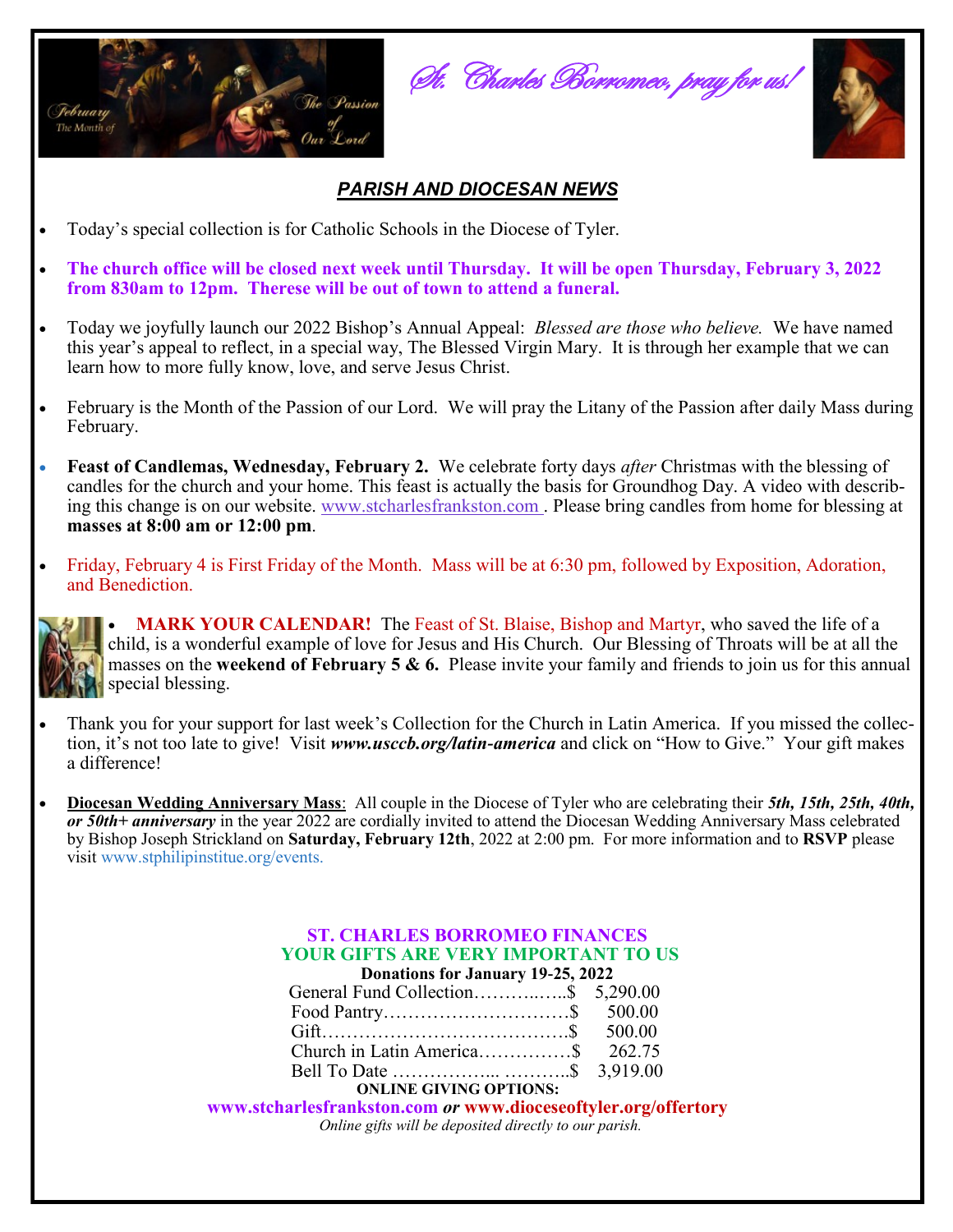### *MASS INTENTIONS:*

| Saturday                                                                                                         | Jan.29 | $4:00 \text{ pm}$  | Pro Populo                            |  |
|------------------------------------------------------------------------------------------------------------------|--------|--------------------|---------------------------------------|--|
| Sunday                                                                                                           | Jan.30 | $9:00$ am          | +Kathy Kennedy by G & R Chance        |  |
| Tuesday                                                                                                          | Feb. 1 | $8:00 \text{ am}$  | Charlotte Sanders by LOSC             |  |
| Wednesday                                                                                                        | Feb. 2 | $8:00$ am          | Holy Souls in Purgatory by J & Parker |  |
|                                                                                                                  |        | $12:00 \text{ pm}$ | +Don Cumm by T Burgamy                |  |
| Thursday                                                                                                         | Feb. 3 | 8:00 am            | +Bruce Clifton by G & R Chance        |  |
| <b>First Friday</b>                                                                                              | Feb. 4 | $6:30 \text{ pm}$  | Veronica Storr by LOSC                |  |
| Saturday                                                                                                         | Feb. 5 | $4:00 \text{ pm}$  | Jeanne Labuda by T Burgamy            |  |
| Sunday                                                                                                           | Feb. 6 | $9:00 \text{ am}$  | Pro Populo                            |  |
| Mass Dates are available. A small monetary offering is appropriate. We will be glad to send a card at no charge. |        |                    |                                       |  |

*Mass Attendance for January 22-23: January 22 4pm–60; January 23: 9am—64 (Total:124)*

*Sanctuary Lights: Flowers:* 

# *Dates are available: \$10 per week Dates are available; \$100 per week*

#### *Please remember these friends and family members who are in need of prayers:*

*Lynn Andrews Todd Andrews Kamilla Chavez Pablo Chavez Mary Endres John Jimenez Patricia Jimenez Scott Jurecka Fr. Mark Alice Kutach Jerry Lestina Karen McCarten Mike McCarten Gary Moyer Jimmy Nichols Sue Owens David Taggart Evelyn Weems* Peter Johns Nathan Krasner Jeanne Labuda Debbie Matter Sue Moulton Stephen Parker Billy Pitre Julie Terry Peter Terry Mary Tompkins

Jim Bryan **Betty Gasch** Albany Gifford Natalie Johns

*Please pray for the repose of the souls of Don Cumm, of our parish, who died January 21, and Jim Mooney, who died January 22.*

*The Pope's Intention for February: For religious sisters and consecrated women. We pray for religious sisters and consecrated women; thanking them for their mission and their courage, may they continue to find new responses to the challenges of our times.*

## **MINISTRY SCHEDULE for February 5-6, 2022**

**Please have someone take your place if you cannot be here.**  *The Ministry Schedule is also available on our website and in the church narthex.*



### *Saturday, February 5: Sunday, February 6:*

*Lectors: Dennis Kutach Cher Emond EMHC: Mo Watkins Anthony Vrba Greeters: Mary LaRoux Angela Vrba Ushers: Barbara Theisen Jerry Lestina January: Mary Ann Cluley* 

*BIRTHDAYS: ANNIVERSARIES*: *Week of Jan. 30-Feb.5: None this week Jan. 31: Jose & Ines Mendez (24 years) Feb. 3: Laurentino & Ignacia Hernandez Feb. 3: Jose & Margarita Hernandez (15 yr) Feb. 4: Alejandro & Rubi Zavala (10 years)*

*Prayer to St. Michael: St. Michael the Archangel, defend us in battle, be our protection against the wickedness and snares of the devil. May God rebuke him, we humbly pray; and do thou, O Prince of the heavenly host, by the power of God, Cast into hell Satan and all evil spirits who prowl about the world seeking the ruin of souls. Amen.*



*PREVENT ABUSE: The Diocese of Tyler is committed to provide help to anyone who may have been hurt or abused by a priest, deacon, religious, or anyone working in the name of the Church. Concerns about the conduct of Church personnel can be directed to the Promoter of Justice: Very Rev. John Gomez, JCL, by email at promoter@dioceseoftyler.org, at our oldline which is 903-266-2159, or at the 24 hour helpline at 877-415-6423.*